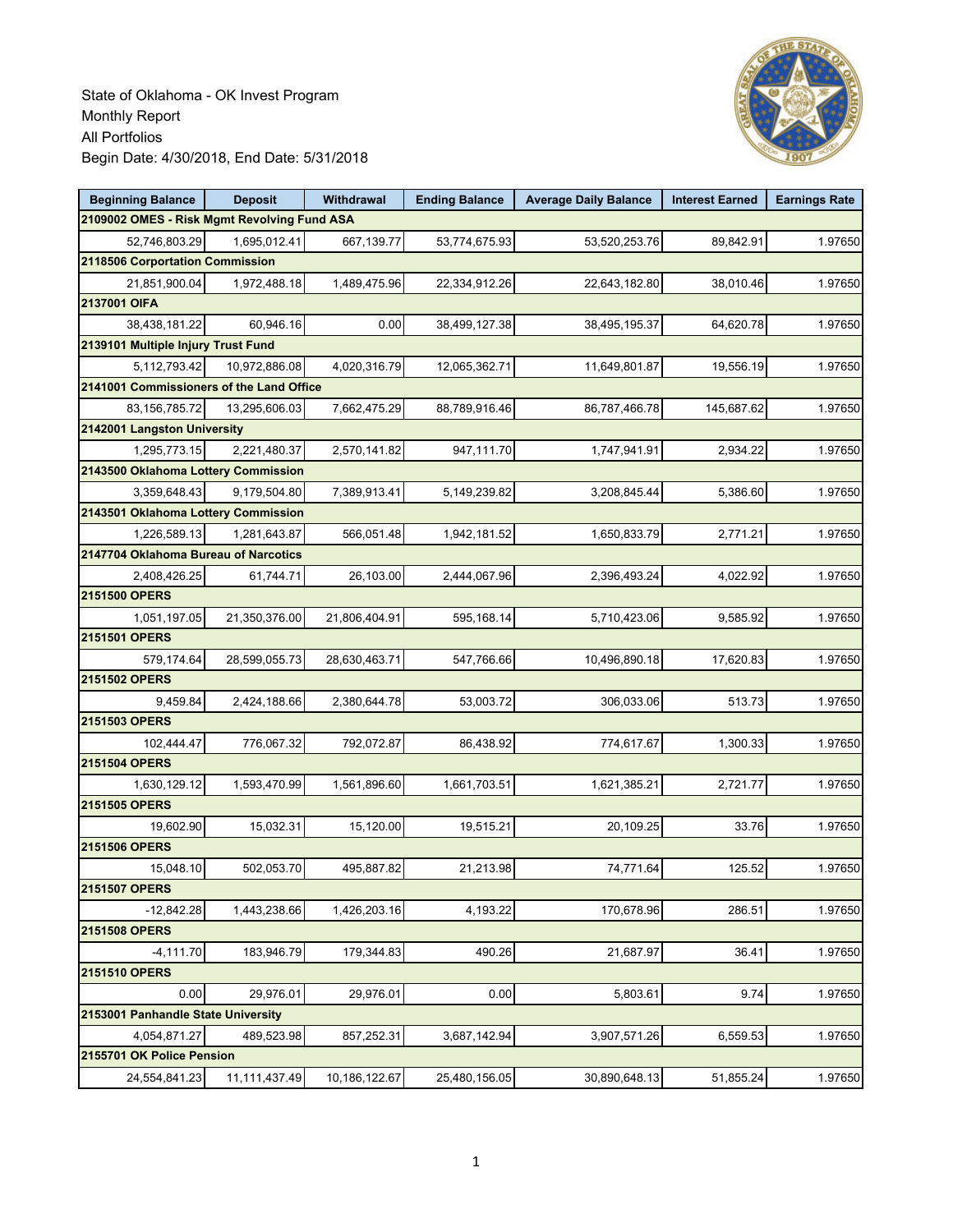| <b>Beginning Balance</b>                  | <b>Deposit</b> | Withdrawal     | <b>Ending Balance</b> | <b>Average Daily Balance</b> | <b>Interest Earned</b> | <b>Earnings Rate</b> |  |  |
|-------------------------------------------|----------------|----------------|-----------------------|------------------------------|------------------------|----------------------|--|--|
| 2169502 Tax Commission                    |                |                |                       |                              |                        |                      |  |  |
| 411,320,442.28                            | 384,466,185.27 | 407,276,117.61 | 388,510,509.94        | 222,549,520.46               | 373,587.48             | 1.97650              |  |  |
| 2169520 Tax Commission                    |                |                |                       |                              |                        |                      |  |  |
| 2,640,251.49                              | 4,647,126.72   | 3,747,552.51   | 3,539,825.70          | 5,997,581.71                 | 10,067.97              | 1.97650              |  |  |
| 2169521 Tax Commission                    |                |                |                       |                              |                        |                      |  |  |
| 44,337,067.77                             | 42,745,469.63  | 46,290,855.66  | 40,791,681.74         | 25, 135, 733. 33             | 42,194.63              | 1.97650              |  |  |
| 2174007 State Treasurer                   |                |                |                       |                              |                        |                      |  |  |
| 1,034,055.96                              | 116,983.15     | 0.00           | 1,151,039.11          | 1,143,491.81                 | 1,919.55               | 1.97650              |  |  |
| 2183006 DHS - CSED                        |                |                |                       |                              |                        |                      |  |  |
| 20,013,092.16                             | 10,756,611.94  | 11,302,709.67  | 19,466,994.43         | 20,572,492.64                | 34,534.45              | 1.97650              |  |  |
| 7200039 Oklahoma Boll Weevil Eradication  |                |                |                       |                              |                        |                      |  |  |
| 1,640,809.98                              | 330,305.42     | 59,259.26      | 1,911,856.14          | 1,781,017.29                 | 2,989.74               | 1.97650              |  |  |
| 7200320 Department of Wildlife            |                |                |                       |                              |                        |                      |  |  |
| 1,236,228.60                              | 4,289,456.96   | 3,854,554.84   | 1,671,130.72          | 2,030,198.68                 | 3,408.04               | 1.97650              |  |  |
| 7200359 OERB                              |                |                |                       |                              |                        |                      |  |  |
| 11,561,682.32                             | 773,055.80     | 1,342,221.59   | 10,992,516.53         | 11,571,516.21                | 19,424.77              | 1.97650              |  |  |
| 7200370 OIFA                              |                |                |                       |                              |                        |                      |  |  |
| 549,708.10                                | 145,030.56     | 299,243.36     | 395,495.30            | 354,065.26                   | 594.36                 | 1.97650              |  |  |
| 7200391 Multiple Injury Trust Fund        |                |                |                       |                              |                        |                      |  |  |
| 103,658.64                                | 32.950.29      | 40,666.03      | 95,942.90             | 105,518.67                   | 177.13                 | 1.97650              |  |  |
| 7200410 Commissioners of the Land Office  |                |                |                       |                              |                        |                      |  |  |
| 1,858,147.71                              | 180,256.96     | 36,845.92      | 2,001,558.75          | 1,982,481.35                 | 3,327.93               | 1.97650              |  |  |
| 7200435 Oklahoma Lottery Commission       |                |                |                       |                              |                        |                      |  |  |
| 22,550,406.05                             | 7,448,860.71   | 6,739,206.67   | 23,260,060.09         | 23,332,337.94                | 39,167.32              | 1.97650              |  |  |
| 7200515 OPERS                             |                |                |                       |                              |                        |                      |  |  |
| 172,793.81                                | 550,750.17     | 496,086.17     | 227,457.81            | 513,818.66                   | 862.53                 | 1.97650              |  |  |
| 7200557 Oklahoma Police Pension           |                |                |                       |                              |                        |                      |  |  |
| 0.00                                      | 342,371.38     | 321,096.78     | 21,274.60             | 8,725.61                     | 14.65                  | 1.97650              |  |  |
| 7200588 Real Estate Commission            |                |                |                       |                              |                        |                      |  |  |
| 524,580.26                                | 126,832.61     | 118,731.85     | 532,681.02            | 549,969.69                   | 923.22                 | 1.97650              |  |  |
| 7200830 Department of Human Services      |                |                |                       |                              |                        |                      |  |  |
| 51,199.73                                 | 81.18          | 951.59         | 50,329.32             | 50,352.16                    | 84.52                  | 1.97650              |  |  |
| 7201825 University Hospitals Authority    |                |                |                       |                              |                        |                      |  |  |
| 6,276,372.38                              | 34,750.85      | 24,914.83      | 6,286,208.40          | 6,290,102.37                 | 10,559.01              | 1.97650              |  |  |
| 7205090 OMES Risk Management Division/DSC |                |                |                       |                              |                        |                      |  |  |
| 54,111,853.04                             | 1,498,134.62   | 1,132,129.53   | 54,477,858.13         | 54,591,076.67                | 91,640.47              | 1.97650              |  |  |
| 7205204 JM Davis Arms & Historical Museum |                |                |                       |                              |                        |                      |  |  |
| 3,271.75                                  | 5.19           | 0.00           | 3,276.94              | 3,276.44                     | 5.50                   | 1.97650              |  |  |
| 7205320 Department of Wildlife            |                |                |                       |                              |                        |                      |  |  |
| 609,763.29                                | 37,320.78      | 125,788.25     | 521,295.82            | 558,824.61                   | 938.08                 | 1.97650              |  |  |
| 7205359 Sustaining OK Energy Resources    |                |                |                       |                              |                        |                      |  |  |
| 3,940,022.22                              | 68,266.72      | 7,520.23       | 4,000,768.71          | 3,988,791.47                 | 6,695.87               | 1.97650              |  |  |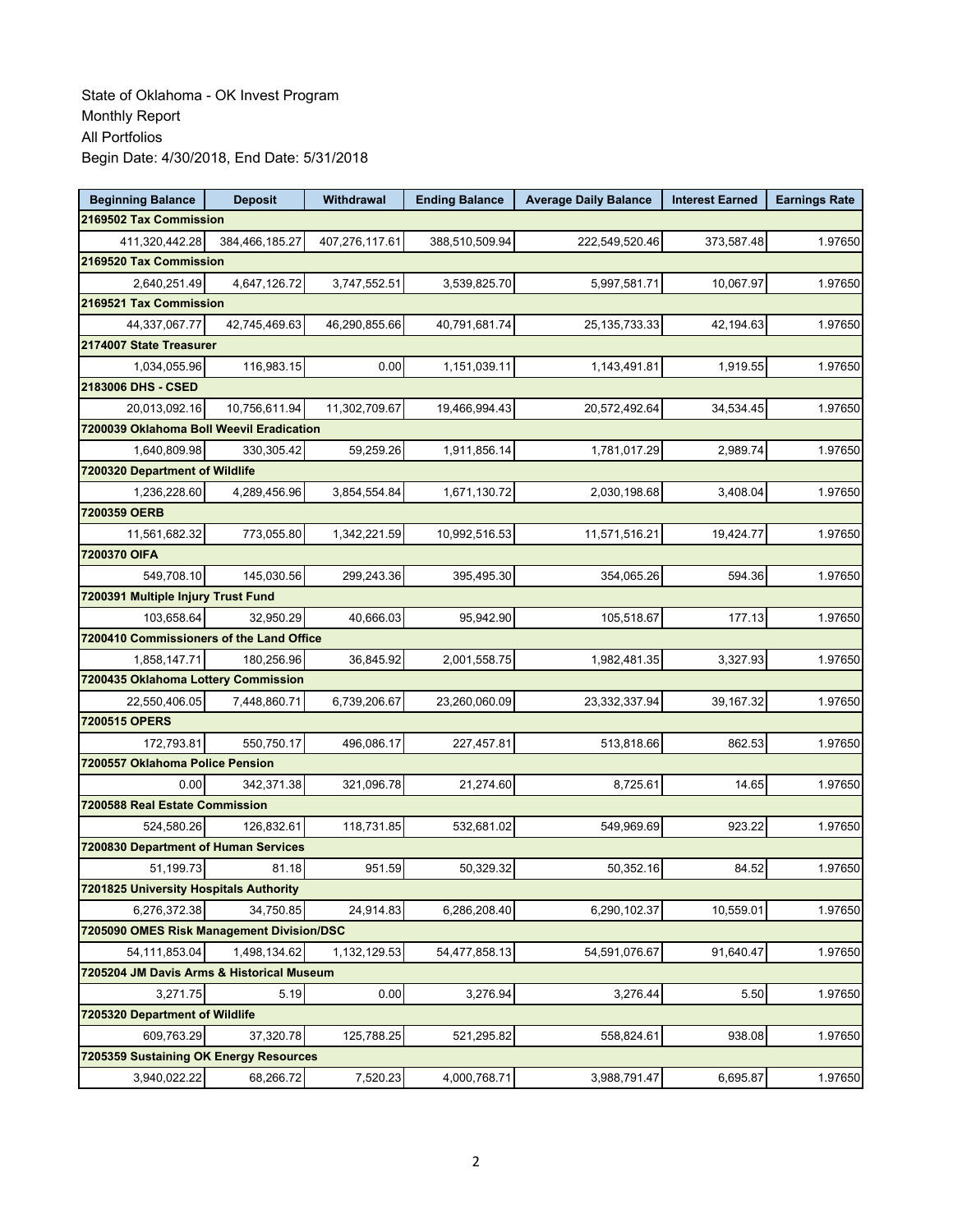| <b>Beginning Balance</b>                          | <b>Deposit</b> | Withdrawal   | <b>Ending Balance</b> | <b>Average Daily Balance</b> | <b>Interest Earned</b> | <b>Earnings Rate</b> |
|---------------------------------------------------|----------------|--------------|-----------------------|------------------------------|------------------------|----------------------|
| 7205435 Oklahoma Lottery Commission               |                |              |                       |                              |                        |                      |
| 220,541.85                                        | 6,701.59       | 0.00         | 227,243.44            | 226,800.06                   | 380.72                 | 1.97650              |
| 7205515 OPERS                                     |                |              |                       |                              |                        |                      |
| 159,252.62                                        | 29,131.32      | 0.00         | 188,383.94            | 167,830.88                   | 281.73                 | 1.97650              |
| 7205563 OK Bd for Private Vocational Schools      |                |              |                       |                              |                        |                      |
| 208,190.88                                        | 336.30         | 18,163.22    | 190,363.96            | 197,769.41                   | 331.99                 | 1.97650              |
| 7205630 Oklahoma Department of Securities         |                |              |                       |                              |                        |                      |
| 397,208.29                                        | 1,129.40       | 0.00         | 398,337.69            | 398,180.01                   | 668.41                 | 1.97650              |
| 7205807 Oklahoma Health Care Authority            |                |              |                       |                              |                        |                      |
| 1,369,856.62                                      | 912,541.77     | 1,051,953.87 | 1,230,444.52          | 1,616,080.39                 | 2,712.87               | 1.97650              |
| 7210270 State Election Board                      |                |              |                       |                              |                        |                      |
| 5,433,960.92                                      | 8,636.01       | 223,362.04   | 5,219,234.89          | 5,262,395.66                 | 8,833.83               | 1.97650              |
| 7210320 Department of Wildlife                    |                |              |                       |                              |                        |                      |
| 1,413,946.71                                      | 8,236.94       | 165,087.77   | 1,257,095.88          | 1,320,370.84                 | 2,216.47               | 1.97650              |
| 7210350 Oklahoma Historical Society               |                |              |                       |                              |                        |                      |
| 27.34                                             | 0.04           | 0.00         | 27.38                 | 27.38                        | 0.05                   | 1.97650              |
| 7210400 Office of Juvenile Affairs                |                |              |                       |                              |                        |                      |
| 56,100.43                                         | 88.95          | 0.00         | 56,189.38             | 56,180.77                    | 94.31                  | 1.97650              |
| 7210410 Commissioners of the Land Office          |                |              |                       |                              |                        |                      |
| 20,099,825.63                                     | 31,867.87      | 0.00         | 20,131,693.50         | 20,128,609.51                | 33,789.32              | 1.97650              |
| 7210515 OPERS                                     |                |              |                       |                              |                        |                      |
| 14,260.03                                         | 1,591.58       | 0.00         | 15,851.61             | 14,775.68                    | 24.80                  | 1.97650              |
| 7210570 State Board of Licensure for Professional |                |              |                       |                              |                        |                      |
| 753,025.46                                        | 1,193.91       | 0.00         | 754,219.37            | 754,103.83                   | 1,265.89               | 1.97650              |
| 7210588 Real Estate Commission                    |                |              |                       |                              |                        |                      |
| 343,477.47                                        | 9,818.72       | 976.22       | 352,319.97            | 348,114.56                   | 584.37                 | 1.97650              |
| 7215320 Department of Wildlife                    |                |              |                       |                              |                        |                      |
| 2,975,462.68                                      | 27,027.03      | 0.00         | 3,002,489.71          | 2,999,874.19                 | 5,035.80               | 1.97650              |
| 7215566 Tourism & Recreation Department           |                |              |                       |                              |                        |                      |
| 7,706,269.03                                      | 1,461,915.01   | 1,783,159.37 | 7,385,024.67          | 7,654,137.15                 | 12,848.78              | 1.97650              |
| 7215585 Department of Public Safety               |                |              |                       |                              |                        |                      |
| 1,101,490.24                                      | 67,583.24      | 95,511.04    | 1,073,562.44          | 1,108,757.35                 | 1,861.24               | 1.97650              |
| 7215670 JD McCarty Center                         |                |              |                       |                              |                        |                      |
| 358,752.23                                        | 3,792.86       | 0.00         | 362,545.09            | 359,575.62                   | 603.61                 | 1.97650              |
| 7216805 Department of Rehabilitation Services     |                |              |                       |                              |                        |                      |
| 582,665.09                                        | 1,574.85       | 4,838.66     | 579,401.28            | 581,000.75                   | 975.31                 | 1.97650              |
| 7220090 OSF Building Project Fund                 |                |              |                       |                              |                        |                      |
| 0.42                                              | 0.00           | 0.00         | 0.42                  | 0.42                         | 0.00                   | 1.97650              |
| 7220320 Dept of Wildlife Conservation             |                |              |                       |                              |                        |                      |
| 3,110,888.35                                      | 222,787.36     | 31,432.40    | 3,302,243.31          | 3,295,961.62                 | 5,532.84               | 1.97650              |
| 7220585 Department of Public Safety               |                |              |                       |                              |                        |                      |
| 3,430,466.50                                      | 11,240.06      | 9,998.56     | 3,431,708.00          | 3,434,011.29                 | 5,764.58               | 1.97650              |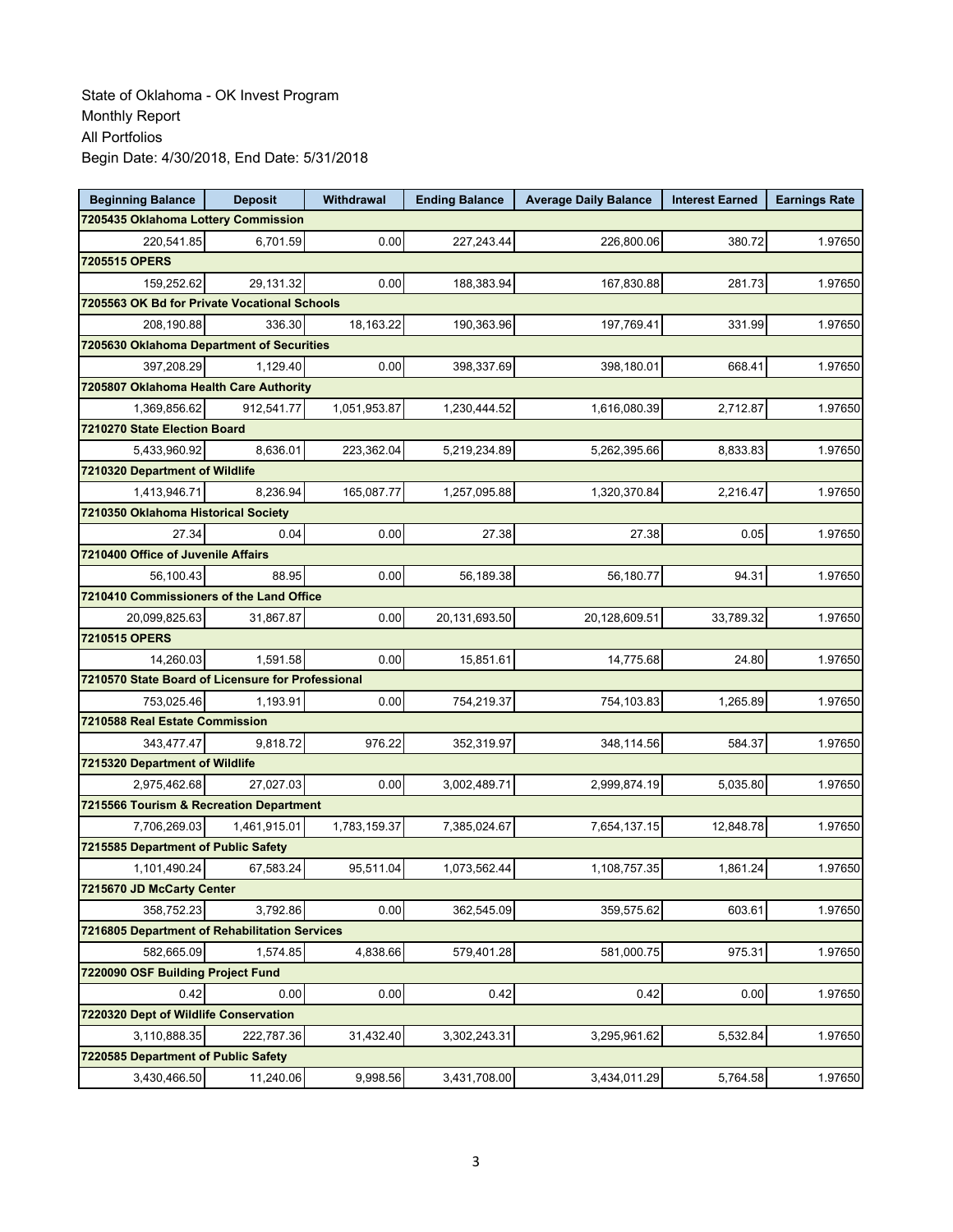| <b>Beginning Balance</b>                    | <b>Deposit</b> | Withdrawal    | <b>Ending Balance</b> | <b>Average Daily Balance</b> | <b>Interest Earned</b> | <b>Earnings Rate</b> |  |  |  |
|---------------------------------------------|----------------|---------------|-----------------------|------------------------------|------------------------|----------------------|--|--|--|
| 7220830 Department of Human Services        |                |               |                       |                              |                        |                      |  |  |  |
| 0.08                                        | 0.00           | 0.00          | 0.08                  | 0.08                         | 0.00                   | 1.97650              |  |  |  |
| 7225040 Department of Agriculture           |                |               |                       |                              |                        |                      |  |  |  |
| 808,480.23                                  | 1,650.00       | 88,715.72     | 721,414.51            | 745,366.04                   | 1,251.22               | 1.97650              |  |  |  |
| 7225830 Department of Human Services        |                |               |                       |                              |                        |                      |  |  |  |
| 279,089.77                                  | 51,101.88      | 0.00          | 330,191.65            | 304,899.93                   | 511.83                 | 1.97650              |  |  |  |
| 7230220 Oklahoma Crime Victims Compensation |                |               |                       |                              |                        |                      |  |  |  |
| 2,510,494.73                                | 390,057.51     | 609,344.87    | 2,291,207.37          | 2,413,563.25                 | 4,051.58               | 1.97650              |  |  |  |
| 7230345 Department of Transportation        |                |               |                       |                              |                        |                      |  |  |  |
| 3,428,242.82                                | 613,788.38     | 837,188.37    | 3,204,842.83          | 3,236,973.23                 | 5,433.81               | 1.97650              |  |  |  |
| 7230566 Tourism & Recreation Department     |                |               |                       |                              |                        |                      |  |  |  |
| 3,742,525.66                                | 4,188.66       | 508,972.25    | 3,237,742.07          | 3,632,763.51                 | 6,098.22               | 1.97650              |  |  |  |
| 7230695 Tax Commission                      |                |               |                       |                              |                        |                      |  |  |  |
| 30,714.93                                   | 32,233.35      | 0.00          | 62,948.28             | 31,848.78                    | 53.46                  | 1.97650              |  |  |  |
| 7230807 Health Care Authority               |                |               |                       |                              |                        |                      |  |  |  |
| 34,815.40                                   | 6,668,853.19   | 6,653,595.00  | 50,073.59             | 2,089,139.78                 | 3,506.98               | 1.97650              |  |  |  |
| 7235605 Regents for Higher Education        |                |               |                       |                              |                        |                      |  |  |  |
| 1,958,554.42                                | 1,089,127.80   | 4,731.00      | 3,042,951.22          | 2,554,909.14                 | 4,288.85               | 1.97650              |  |  |  |
| 7235695 OTC Ad Valorem Admin Protest        |                |               |                       |                              |                        |                      |  |  |  |
| 0.00                                        | 0.09           | 0.00          | 0.09                  | 0.08                         | 0.00                   | 1.97650              |  |  |  |
| 7240807 Health Care Authority               |                |               |                       |                              |                        |                      |  |  |  |
| 21,435.16                                   | 3,000,033.99   | 0.00          | 3,021,469.15          | 795,659.41                   | 1,335.65               | 1.97650              |  |  |  |
| 7244090 OMES Dept of Central Services       |                |               |                       |                              |                        |                      |  |  |  |
| 559,671.07                                  | 634,418.63     | 550,547.92    | 643,541.78            | 649,946.90                   | 1,091.05               | 1.97650              |  |  |  |
| 7245807 Health Care Authority               |                |               |                       |                              |                        |                      |  |  |  |
| 10,840,279.82                               | 7,941,071.29   | 6,619,202.08  | 12, 162, 149.03       | 12,310,516.62                | 20,665.31              | 1.97650              |  |  |  |
| 7255090 Department of Central Services      |                |               |                       |                              |                        |                      |  |  |  |
| 1,030,413.03                                | 2,553.62       | 2,313.26      | 1,030,653.39          | 1,030,522.26                 | 1,729.91               | 1.97650              |  |  |  |
| 7255585 Oklahoma Dept of Public Safety      |                |               |                       |                              |                        |                      |  |  |  |
| 35,279.61                                   | 55.94          | 0.00          | 35,335.55             | 35,330.14                    | 59.31                  | 1.97650              |  |  |  |
| 7260090 OMES Risk Management Division       |                |               |                       |                              |                        |                      |  |  |  |
| 5,164,692.36                                | 27,941.91      | 201,875.64    | 4,990,758.63          | 5,125,713.64                 | 8.604.39               | 1.97650              |  |  |  |
| 7265090 Risk Management Fund                |                |               |                       |                              |                        |                      |  |  |  |
| 59,486.27                                   | 190,972.51     | 229,717.82    | 20,740.96             | 46,667.61                    | 78.34                  | 1.97650              |  |  |  |
| 7275740 OST - SEED                          |                |               |                       |                              |                        |                      |  |  |  |
| 42,667.11                                   | 68.14          | 519.66        | 42,215.59             | 42,493.97                    | 71.33                  | 1.97650              |  |  |  |
| 7280090 OMES DCS Property Distribution      |                |               |                       |                              |                        |                      |  |  |  |
| 1,396,300.91                                | 64,938.22      | 97,528.86     | 1,363,710.27          | 1,403,816.45                 | 2,356.55               | 1.97650              |  |  |  |
| 7280345 Department of Transportation        |                |               |                       |                              |                        |                      |  |  |  |
| 502,734.77                                  | 436,829.98     | 685,551.84    | 254,012.91            | 488,971.70                   | 820.82                 | 1.97650              |  |  |  |
| 7285345 Department of Transportation        |                |               |                       |                              |                        |                      |  |  |  |
| 117,975,528.54                              | 13,108,215.80  | 10,779,421.59 | 120,304,322.75        | 121,773,205.50               | 204,417.18             | 1.97650              |  |  |  |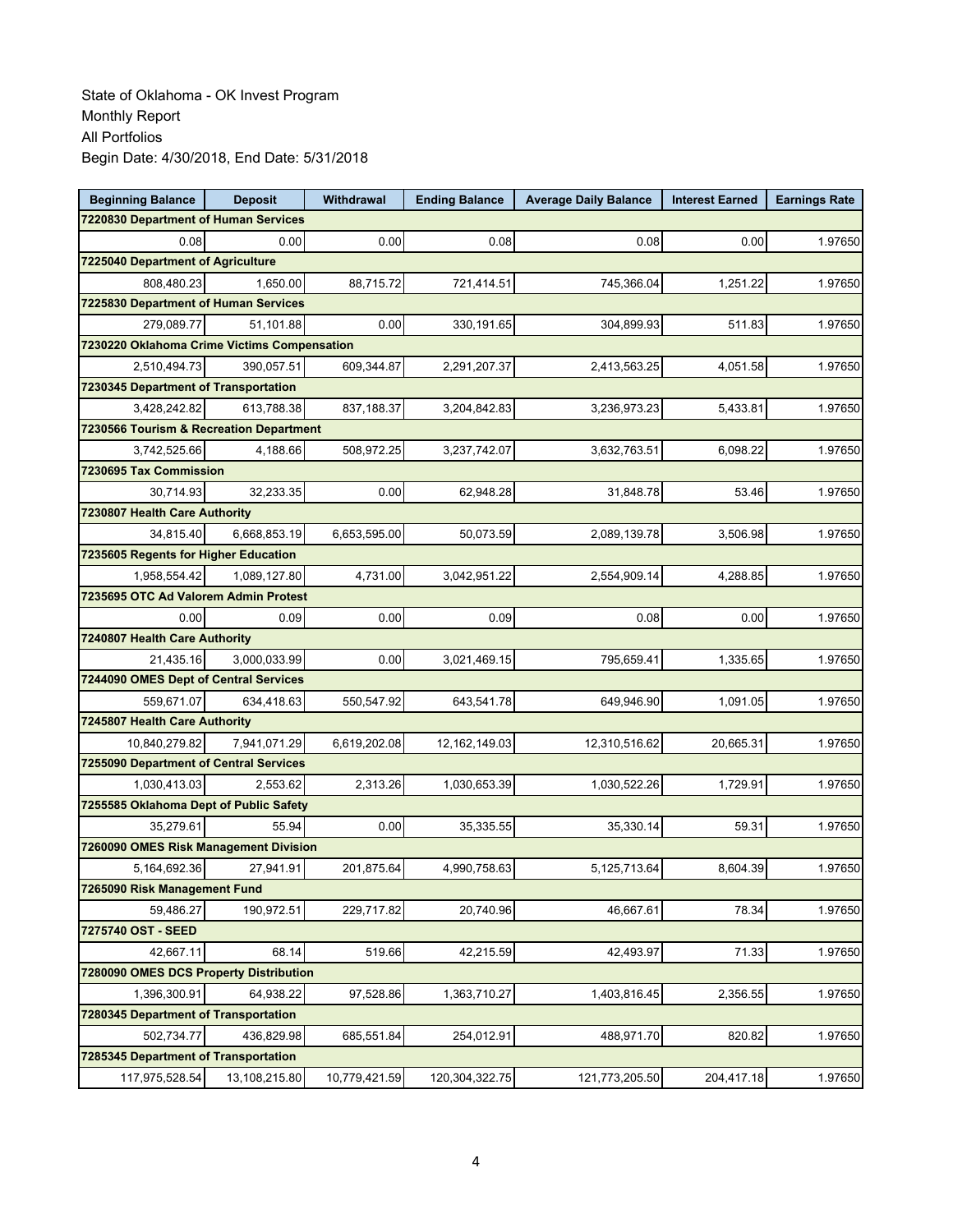| <b>Beginning Balance</b>                | <b>Deposit</b> | <b>Withdrawal</b> | <b>Ending Balance</b> | <b>Average Daily Balance</b> | <b>Interest Earned</b> | <b>Earnings Rate</b> |
|-----------------------------------------|----------------|-------------------|-----------------------|------------------------------|------------------------|----------------------|
| 7295090 Emergency & Transportation      |                |                   |                       |                              |                        |                      |
| 1,484,678.30                            | 1,534,653.47   | 200,000.00        | 2,819,331.77          | 2,228,881.43                 | 3,741.56               | 1.97650              |
| 7296150 University of Science & Arts    |                |                   |                       |                              |                        |                      |
| 38.83                                   | 0.06           | 0.00              | 38.89                 | 38.88                        | 0.07                   | 1.97650              |
| 7303000 Tobacco Litigation Escrow Fund  |                |                   |                       |                              |                        |                      |
| 28,166.75                               | 44.66          | 0.00              | 28,211.41             | 28,207.09                    | 47.35                  | 1.97650              |
| 7360566 Tourism & Recreation Department |                |                   |                       |                              |                        |                      |
| 5,859,654.44                            | 33,670.69      | 0.00              | 5,893,325.13          | 5,884,559.86                 | 9,878.24               | 1.97650              |
| 7405220 District Attorneys Council      |                |                   |                       |                              |                        |                      |
| 3,678,524.38                            | 8,225.34       | 231,017.18        | 3,455,732.54          | 3,587,958.41                 | 6,023.00               | 1.97650              |
| 7408105 OCIA                            |                |                   |                       |                              |                        |                      |
| 499,993.23                              | 634.81         | 500,628.04        | 0.00                  | 387,521.57                   | 650.52                 | 1.97650              |
| 7412105 OCIA                            |                |                   |                       |                              |                        |                      |
| 0.00                                    | 636,185.02     | 636,185.02        | 0.00                  | 287,347.38                   | 482.36                 | 1.97650              |
| 7416000 OSF - Oil Overcharge            |                |                   |                       |                              |                        |                      |
| 273,721.63                              | 433.98         | 0.00              | 274,155.61            | 274,113.61                   | 460.15                 | 1.97650              |
| 7416160 Department of Commerce          |                |                   |                       |                              |                        |                      |
| 2,687,026.29                            | 9,308.51       | 0.00              | 2,696,334.80          | 2,692,886.46                 | 4,520.47               | 1.97650              |
| 7419105 OCIA                            |                |                   |                       |                              |                        |                      |
| 726,460.93                              | 206,445.49     | 888,723.09        | 44,183.33             | 833,600.18                   | 1,399.34               | 1.97650              |
| 7426000 OSF - Oil Overcharge            |                |                   |                       |                              |                        |                      |
| 2,287,084.01                            | 3,626.13       | 0.00              | 2,290,710.14          | 2,290,359.22                 | 3,844.76               | 1.97650              |
| 7426160 Department of Commerce          |                |                   |                       |                              |                        |                      |
| 11,213,982.66                           | 80,193.92      | 0.00              | 11,294,176.58         | 11,260,771.50                | 18,903.13              | 1.97650              |
| 7428105 OCIA Endowed Chairs Fund        |                |                   |                       |                              |                        |                      |
| 957,102.71                              | 1,215.18       | 958,317.89        | 0.00                  | 741,805.93                   | 1,245.25               | 1.97650              |
| 7429105 OCIA                            |                |                   |                       |                              |                        |                      |
| 0.00                                    | 879,516.08     | 0.00              | 879,516.08            | 595,853.77                   | 1,000.24               | 1.97650              |
| 7430010 Oklahoma State University       |                |                   |                       |                              |                        |                      |
| 1,188,975.46                            | 4,893,581.08   | 5, 153, 245. 67   | 929,310.87            | 2,299,666.49                 | 3,860.38               | 1.97650              |
| 7430011 Oklahoma State University       |                |                   |                       |                              |                        |                      |
| 1,032,369.01                            | 1,483,509.02   | 1,565,319.83      | 950,558.20            | 1,200,936.33                 | 2,015.98               | 1.97650              |
| 7430012 Oklahoma State University       |                |                   |                       |                              |                        |                      |
| 455,819.44                              | 705,190.18     | 734,606.90        | 426,402.72            | 633,113.13                   | 1,062.79               | 1.97650              |
| 7430013 Oklahoma State University       |                |                   |                       |                              |                        |                      |
| 2,758,852.49                            | 4,520.41       | 72,706.42         | 2,690,666.48          | 2,734,077.55                 | 4,589.62               | 1.97650              |
| 7430014 Oklahoma State University       |                |                   |                       |                              |                        |                      |
| 2,972,650.59                            | 2,815.78       | 572,443.04        | 2,403,023.33          | 2,746,482.33                 | 4,610.44               | 1.97650              |
| 7430015 Oklahoma State University       |                |                   |                       |                              |                        |                      |
| 1,368,623.67                            | 502,897.92     | 1,303,498.03      | 568,023.56            | 1,246,777.71                 | 2,092.93               | 1.97650              |
| 7430016 Oklahoma State University       |                |                   |                       |                              |                        |                      |
| 158,634.72                              | 251.51         | 64.70             | 158,821.53            | 158,845.19                   | 266.65                 | 1.97650              |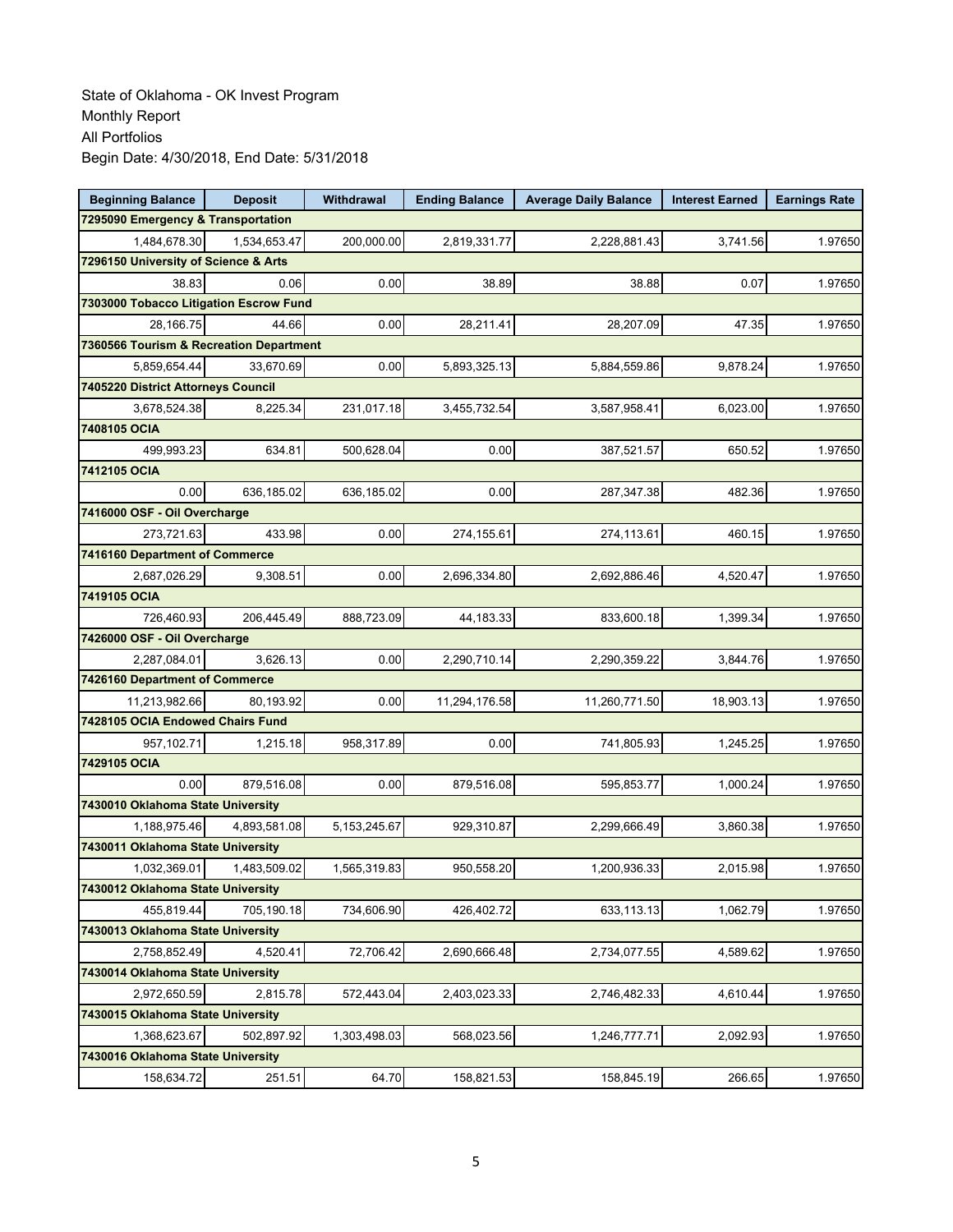| <b>Beginning Balance</b>                       | <b>Deposit</b> | <b>Withdrawal</b> | <b>Ending Balance</b> | <b>Average Daily Balance</b> | <b>Interest Earned</b> | <b>Earnings Rate</b> |
|------------------------------------------------|----------------|-------------------|-----------------------|------------------------------|------------------------|----------------------|
| 7430420 Langston University                    |                |                   |                       |                              |                        |                      |
| 612,840.81                                     | 407,021.26     | 1,064,018.25      | $-44, 156.18$         | 144,785.21                   | 243.05                 | 1.97650              |
| 7430461 Rogers State College                   |                |                   |                       |                              |                        |                      |
| 832,138.91                                     | 409,296.93     | 136,997.08        | 1,104,438.76          | 1,043,251.07                 | 1,751.28               | 1.97650              |
| 7430505 Northwestern Oklahoma State University |                |                   |                       |                              |                        |                      |
| 414,353.97                                     | 676,545.78     | 36,419.56         | 1,054,480.19          | 901,277.90                   | 1,512.95               | 1.97650              |
| 7430665 Southwestern Oklahoma State University |                |                   |                       |                              |                        |                      |
| 2,461,531.29                                   | 139,416.34     | 147,936.48        | 2,453,011.15          | 2,436,045.42                 | 4,089.32               | 1.97650              |
| 7430760 University of Oklahoma                 |                |                   |                       |                              |                        |                      |
| 22,182,310.80                                  | 5,290,113.76   | 5,633,029.28      | 21,839,395.28         | 22,040,473.36                | 36,998.71              | 1.97650              |
| 7430770 OUHSC                                  |                |                   |                       |                              |                        |                      |
| 68,291,268.15                                  | 836,013.28     | 10,972,489.02     | 58, 154, 792. 41      | 62,006,893.91                | 104,089.19             | 1.97650              |
| 7430773 Oklahoma State University              |                |                   |                       |                              |                        |                      |
| 3,547,839.41                                   | 6,409.92       | 388,032.25        | 3,166,217.08          | 3,310,472.66                 | 5,557.20               | 1.97650              |
| 7432105 OCIA 2009A Construction Fund           |                |                   |                       |                              |                        |                      |
| 0.00                                           | 184,531.70     | 184,531.70        | 0.00                  | 130,957.66                   | 219.83                 | 1.97650              |
| 7434105 OCIA                                   |                |                   |                       |                              |                        |                      |
| 68,001.76                                      | 178,795.47     | 0.00              | 246,797.23            | 116,914.15                   | 196.26                 | 1.97650              |
| 7436000 OSF - Oil Overcharge                   |                |                   |                       |                              |                        |                      |
| 2,508.41                                       | 3.98           | 0.00              | 2,512.39              | 2,512.00                     | 4.22                   | 1.97650              |
| 7440105 OCIA Operations & Maintenance          |                |                   |                       |                              |                        |                      |
| 3,839.04                                       | 6.09           | 0.00              | 3,845.13              | 3,844.54                     | 6.45                   | 1.97650              |
| 7442105 OCIA                                   |                |                   |                       |                              |                        |                      |
| 0.00                                           | 299,040.34     | 299,040.34        | 0.00                  | 135,068.34                   | 226.74                 | 1.97650              |
| 7443105 OCIA                                   |                |                   |                       |                              |                        |                      |
| 0.00                                           | 417,151.97     | 417,151.97        | 0.00                  | 198,339.64                   | 332.95                 | 1.97650              |
| 7444835 Water Resources Board                  |                |                   |                       |                              |                        |                      |
| 6,160,349.03                                   | 1,225,438.38   | 69,636.24         | 7,316,151.17          | 7,122,165.12                 | 11,955.77              | 1.97650              |
| 7445105 Oklahoma Capital Improvement           |                |                   |                       |                              |                        |                      |
| 799,639.64                                     | 1,057.41       | 800,696.99        | 0.06                  | 619,792.17                   | 1,040.43               | 1.97650              |
| 7445835 Water Resources Board                  |                |                   |                       |                              |                        |                      |
| 3,054,309.40                                   | 1,289,445.95   | 104,762.00        | 4,238,993.35          | 4,055,824.21                 | 6,808.40               | 1.97650              |
| 7446105 Capital Improvement Authority          |                |                   |                       |                              |                        |                      |
| 50,261,195.13                                  | 81,088.99      | 7,277,114.27      | 43,065,169.85         | 45, 144, 932. 65             | 75,783.50              | 1.97650              |
| 7447105 OCIA                                   |                |                   |                       |                              |                        |                      |
| 0.00                                           | 64,738.04      | 64,738.04         | 0.00                  | 62,641.60                    | 105.15                 | 1.97650              |
| 7448105 OCIA                                   |                |                   |                       |                              |                        |                      |
| 404,419.40                                     | 757.00         | 7,800.00          | 397,376.40            | 399,567.66                   | 670.74                 | 1.97650              |
| 7449105 OCIA                                   |                |                   |                       |                              |                        |                      |
| 2,804,125.00                                   | 3,560.23       | 2,807,685.23      | 0.00                  | 2,173,347.25                 | 3,648.34               | 1.97650              |
| 7455105 OCIA                                   |                |                   |                       |                              |                        |                      |
| 352,775.00                                     | 466.49         | 353,241.49        | 0.00                  | 273,432.14                   | 459.00                 | 1.97650              |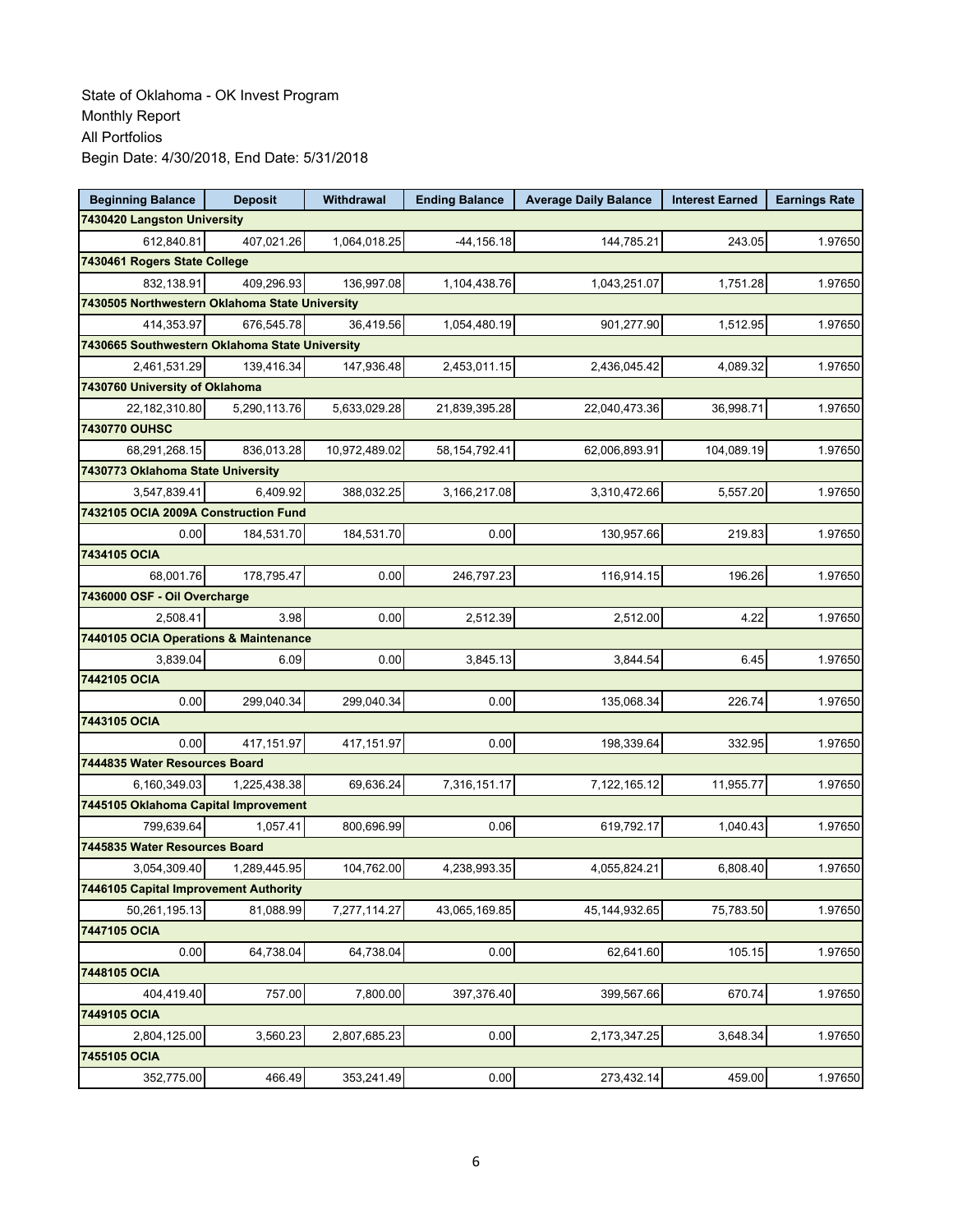| <b>Beginning Balance</b>                 | <b>Deposit</b>                                 | Withdrawal   | <b>Ending Balance</b> | <b>Average Daily Balance</b> | <b>Interest Earned</b> | <b>Earnings Rate</b> |  |  |  |
|------------------------------------------|------------------------------------------------|--------------|-----------------------|------------------------------|------------------------|----------------------|--|--|--|
| 7455160 Department of Commerce           |                                                |              |                       |                              |                        |                      |  |  |  |
| 200,855.23                               | 110,402.95                                     | 55,735.28    | 255,522.90            | 224,233.28                   | 376.41                 | 1.97650              |  |  |  |
| 7460100 Cameron University               |                                                |              |                       |                              |                        |                      |  |  |  |
| 1,397,702.04                             | 2,301.80                                       | 164,279.38   | 1,235,724.46          | 1,386,809.17                 | 2,328.00               | 1.97650              |  |  |  |
| 7460760 University of Oklahoma           |                                                |              |                       |                              |                        |                      |  |  |  |
| 158,450.60                               | 251.22                                         | 0.00         | 158,701.82            | 158,677.51                   | 266.37                 | 1.97650              |  |  |  |
| 7462105 OK Capital Improvement Authority |                                                |              |                       |                              |                        |                      |  |  |  |
| 0.00                                     | 491,154.97                                     | 491,154.97   | 0.00                  | 221,841.27                   | 372.40                 | 1.97650              |  |  |  |
| 7464105 OCIA                             |                                                |              |                       |                              |                        |                      |  |  |  |
| 24,568,035.66                            | 38,953.01                                      | 238,453.49   | 24,368,535.18         | 24,478,595.38                | 41,091.51              | 1.97650              |  |  |  |
| 7470230 East Central University          |                                                |              |                       |                              |                        |                      |  |  |  |
| 69.38                                    | 0.11                                           | 0.00         | 69.49                 | 69.48                        | 0.12                   | 1.97650              |  |  |  |
| 7471835 Water Resources Board            |                                                |              |                       |                              |                        |                      |  |  |  |
| 760,643.67                               | 1,076.18                                       | 71,323.50    | 690,396.35            | 710,999.03                   | 1,193.53               | 1.97650              |  |  |  |
| 7472835 Water Resources Board            |                                                |              |                       |                              |                        |                      |  |  |  |
| 40,189,899.31                            | 61,977.86                                      | 0.00         | 40,251,877.17         | 40,245,879.31                | 67,559.60              | 1.97650              |  |  |  |
| 7473835 Water Resources Board            |                                                |              |                       |                              |                        |                      |  |  |  |
| 38,267,878.01                            | 47,044.67                                      | 0.00         | 38,314,922.68         | 38,310,369.97                | 64,310.52              | 1.97650              |  |  |  |
| 7475750 Tulsa Community College          |                                                |              |                       |                              |                        |                      |  |  |  |
| 5.627.77                                 | 8.92                                           | 0.00         | 5.636.69              | 5,635.83                     | 9.46                   | 1.97650              |  |  |  |
|                                          | 7475770 University of Oklahoma Health Sciences |              |                       |                              |                        |                      |  |  |  |
| 0.37                                     | 0.00                                           | 0.00         | 0.37                  | 0.37                         | 0.00                   | 1.97650              |  |  |  |
| 7476760 University of Oklahoma           |                                                |              |                       |                              |                        |                      |  |  |  |
| 41,434,587.14                            | 360,081.75                                     | 2,955,248.49 | 38,839,420.40         | 39,754,667.81                | 66,735.02              | 1.97650              |  |  |  |
| 7477120 University of Central Oklahoma   |                                                |              |                       |                              |                        |                      |  |  |  |
| 77,952.22                                | 123.59                                         | 0.00         | 78,075.81             | 78,063.85                    | 131.04                 | 1.97650              |  |  |  |
| 7480230 East Central University          |                                                |              |                       |                              |                        |                      |  |  |  |
| 424.57                                   | 0.67                                           | 0.00         | 425.24                | 425.18                       | 0.71                   | 1.97650              |  |  |  |
| 7481230 East Central University          |                                                |              |                       |                              |                        |                      |  |  |  |
| 25.11                                    | 0.04                                           | 0.00         | 25.15                 | 25.15                        | 0.04                   | 1.97650              |  |  |  |
| 7481633 Oklahoma City Community College  |                                                |              |                       |                              |                        |                      |  |  |  |
| 0.03                                     | 0.00                                           | 0.00         | 0.03                  | 0.03                         | 0.00                   | 1.97650              |  |  |  |
| 7482105 OCIA                             |                                                |              |                       |                              |                        |                      |  |  |  |
| 0.00                                     | 1,247,046.67                                   | 1,247,046.67 | 0.00                  | 563,256.88                   | 945.52                 | 1.97650              |  |  |  |
| 7483633 OCCC 2010 Bond                   |                                                |              |                       |                              |                        |                      |  |  |  |
| 0.06                                     | 0.00                                           | 0.00         | 0.06                  | 0.06                         | 0.00                   | 1.97650              |  |  |  |
| 7486010 Oklahoma State University        |                                                |              |                       |                              |                        |                      |  |  |  |
| 1,671,145.86                             | 2,649.59                                       | 2,516.53     | 1,671,278.92          | 1,672,772.80                 | 2,808.04               | 1.97650              |  |  |  |
| 7488105 OCIA                             |                                                |              |                       |                              |                        |                      |  |  |  |
| 451,514.35                               | 371,288.91                                     | 702,946.00   | 119,857.26            | 625,433.76                   | 1,049.90               | 1.97650              |  |  |  |
| 7489105 OCIA                             |                                                |              |                       |                              |                        |                      |  |  |  |
| 0.00                                     | 352,505.70                                     | 352,505.70   | 0.00                  | 159,217.19                   | 267.27                 | 1.97650              |  |  |  |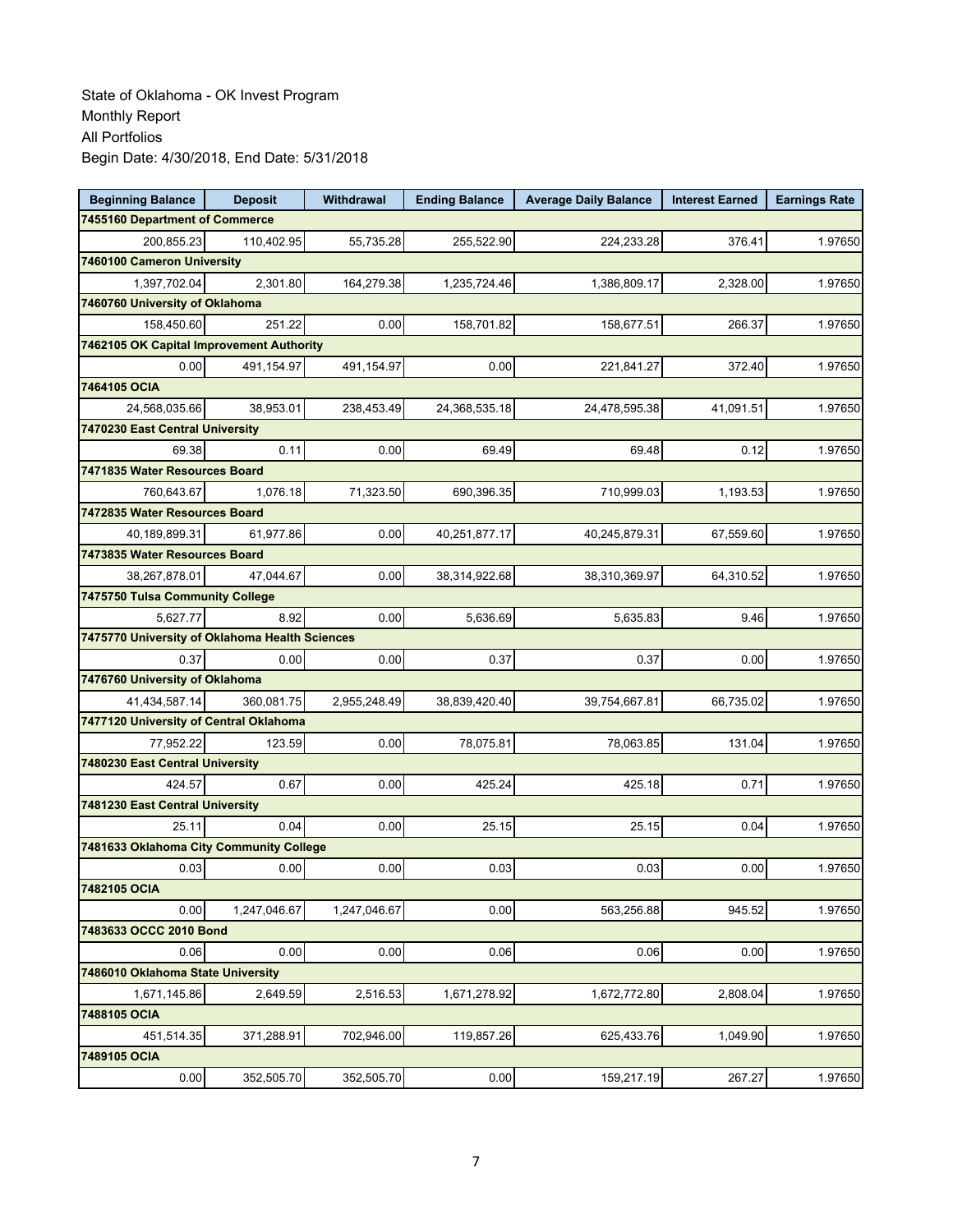| <b>Beginning Balance</b>                       | <b>Deposit</b>                     | Withdrawal   | <b>Ending Balance</b> | <b>Average Daily Balance</b> | <b>Interest Earned</b> | <b>Earnings Rate</b> |  |  |
|------------------------------------------------|------------------------------------|--------------|-----------------------|------------------------------|------------------------|----------------------|--|--|
| 7517410 - Commissioners of the Land Office     |                                    |              |                       |                              |                        |                      |  |  |
| 804,762.17                                     | 0.00                               | 0.00         | 804,762.17            | 804,762.17                   | 1,350.93               | 1.97650              |  |  |
| 7518410 Commissioners of the Land Office       |                                    |              |                       |                              |                        |                      |  |  |
| 2,579,292.01                                   | 0.00                               | 660,850.08   | 1,918,441.93          | 2,290,278.73                 | 3,844.63               | 1.97650              |  |  |
| 7600010 Oklahoma State University              |                                    |              |                       |                              |                        |                      |  |  |
| 4,729,689.09                                   | 331,392.27                         | 927,829.50   | 4,133,251.86          | 4,225,896.29                 | 7,093.89               | 1.97650              |  |  |
| 7600120 University of Central Oklahoma         |                                    |              |                       |                              |                        |                      |  |  |
| 4,412,431.68                                   | 46.997.06                          | 54,525.48    | 4,404,903.26          | 4,395,388.71                 | 7,378.41               | 1.97650              |  |  |
| 7600150 University of Science & Arts           |                                    |              |                       |                              |                        |                      |  |  |
| 507,604.78                                     | 40,819.98                          | 54,848.85    | 493,575.91            | 469,915.77                   | 788.83                 | 1.97650              |  |  |
| 7600230 East Central University                |                                    |              |                       |                              |                        |                      |  |  |
| 1,173,520.85                                   | 41,897.66                          | 42,090.89    | 1,173,327.62          | 1,165,922.65                 | 1,957.20               | 1.97650              |  |  |
| 7600420 Langston University                    |                                    |              |                       |                              |                        |                      |  |  |
| 1,153,071.71                                   | 37,833.33                          | 16,512.58    | 1,174,392.46          | 1,162,058.89                 | 1,950.71               | 1.97650              |  |  |
| 7600485 Northeastern State University          |                                    |              |                       |                              |                        |                      |  |  |
| 2,228,454.28                                   | 45,567.84                          | 17,810.90    | 2,256,211.22          | 2,238,861.54                 | 3,758.31               | 1.97650              |  |  |
| 7600490 Northern Oklahoma College              |                                    |              |                       |                              |                        |                      |  |  |
| 580,358.85                                     | 49,412.28                          | 13,338.54    | 616,432.59            | 585,634.29                   | 983.09                 | 1.97650              |  |  |
| 7600505 Northwestern Oklahoma State University |                                    |              |                       |                              |                        |                      |  |  |
| 1,571,079.28                                   | 40.039.00                          | 2,816.41     | 1,608,301.87          | 1,581,451.23                 | 2,654.74               | 1.97650              |  |  |
|                                                | 7600530 Panhandle State University |              |                       |                              |                        |                      |  |  |
| 213,394.74                                     | 40,039.00                          | 186,831.72   | 66,602.02             | 115,969.15                   | 194.67                 | 1.97650              |  |  |
| 7600660 Southeastern Oklahoma State Unversity  |                                    |              |                       |                              |                        |                      |  |  |
| 296,477.95                                     | 40,462.49                          | 121,443.29   | 215,497.15            | 227,508.23                   | 381.91                 | 1.97650              |  |  |
| 7600665 Southwestern Oklahoma State University |                                    |              |                       |                              |                        |                      |  |  |
| 2,238,822.26                                   | 41,410.56                          | 10,277.30    | 2,269,955.52          | 2,247,748.50                 | 3,773.23               | 1.97650              |  |  |
| 7600760 University of Oklahoma                 |                                    |              |                       |                              |                        |                      |  |  |
| 4,467,465.85                                   | 330,868.09                         | 1,558,892.00 | 3,239,441.94          | 3,770,759.22                 | 6,329.87               | 1.97650              |  |  |
| 7650010 Oklahoma State University              |                                    |              |                       |                              |                        |                      |  |  |
| 5,709,538.23                                   | 108,647.46                         | 0.00         | 5,818,185.69          | 5,749,743.36                 | 9,651.93               | 1.97650              |  |  |
| 7650120 University of Central Oklahoma         |                                    |              |                       |                              |                        |                      |  |  |
| 993,456.74                                     | 17,396.84                          | 196,154.94   | 814,698.64            | 869,273.63                   | 1,459.22               | 1.97650              |  |  |
| 7650150 University of Science & Arts           |                                    |              |                       |                              |                        |                      |  |  |
| 46,032.06                                      | 15,711.00                          | 45,886.31    | 15,856.75             | 8,144.22                     | 13.67                  | 1.97650              |  |  |
| 7650230 East Central University                |                                    |              |                       |                              |                        |                      |  |  |
| 2,236,955.02                                   | 19,252.02                          | 30,676.32    | 2,225,530.72          | 2,217,700.04                 | 3,722.79               | 1.97650              |  |  |
| 7650420 Langston University                    |                                    |              |                       |                              |                        |                      |  |  |
| 1,497,463.54                                   | 75,612.32                          | 77,084.60    | 1,495,991.26          | 1,502,238.77                 | 2,521.77               | 1.97650              |  |  |
| 7650485 Northeastern State University          |                                    |              |                       |                              |                        |                      |  |  |
| 757,238.32                                     | 16.892.37                          | 6,357.90     | 767,772.79            | 760,599.35                   | 1,276.80               | 1.97650              |  |  |
| 7650490 Northern Oklahoma College              |                                    |              |                       |                              |                        |                      |  |  |
| 4,009,017.47                                   | 111,101.91                         | 83,103.02    | 4,037,016.36          | 4,026,966.81                 | 6,759.95               | 1.97650              |  |  |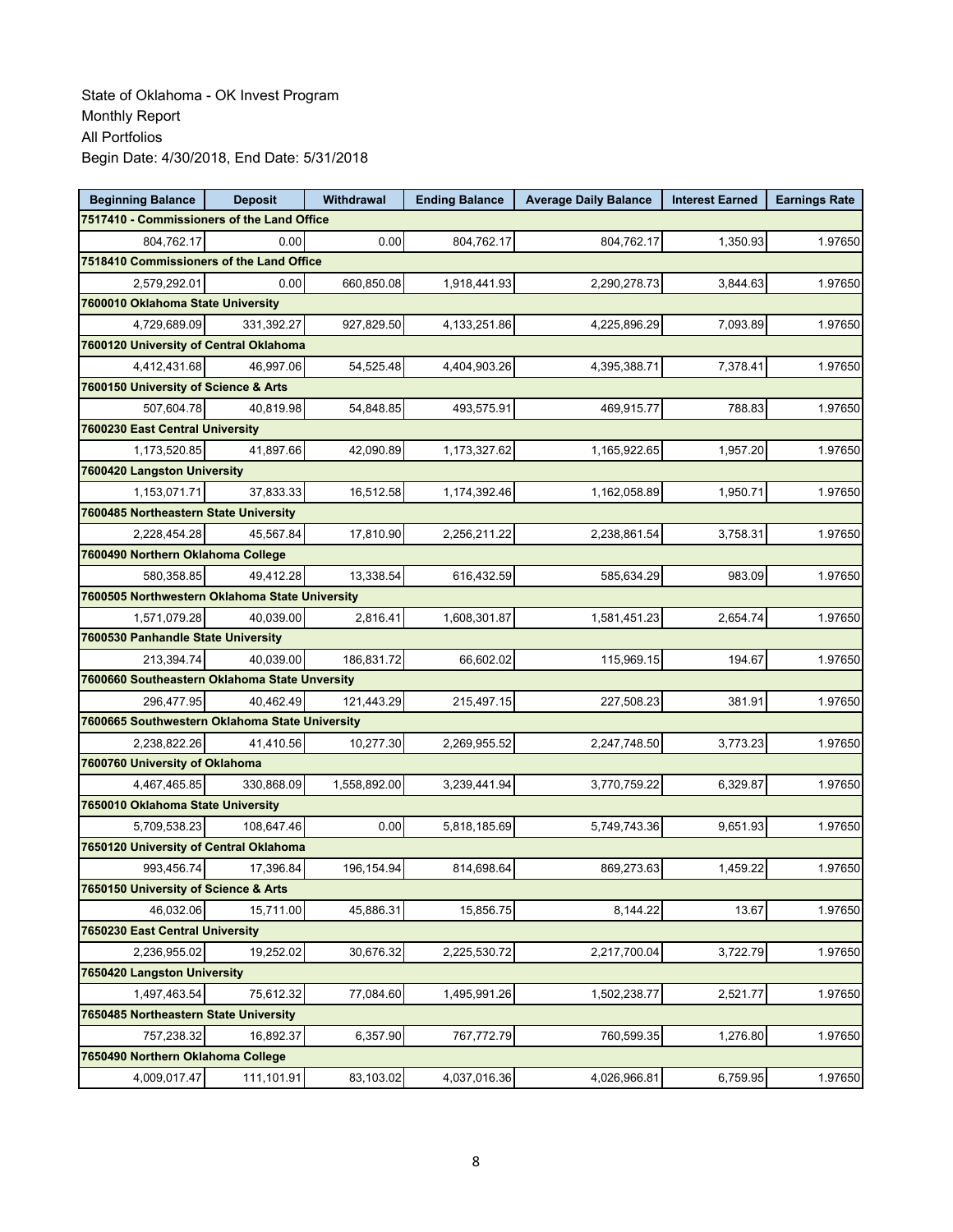| <b>Beginning Balance</b>                        | <b>Deposit</b> | <b>Withdrawal</b> | <b>Ending Balance</b> | <b>Average Daily Balance</b> | <b>Interest Earned</b> | <b>Earnings Rate</b> |  |
|-------------------------------------------------|----------------|-------------------|-----------------------|------------------------------|------------------------|----------------------|--|
| 7650505 Northwestern Oklahoma State University  |                |                   |                       |                              |                        |                      |  |
| 695,493.40                                      | 16,834.80      | 0.00              | 712,328.20            | 701,576.51                   | 1,177.72               | 1.97650              |  |
| 7650530 Panhandle State University              |                |                   |                       |                              |                        |                      |  |
| 392,558.57                                      | 15,711.00      | 16,938.25         | 391,331.32            | 384,158.15                   | 644.88                 | 1.97650              |  |
| 7650660 Southeastern Oklahoma State Unversity   |                |                   |                       |                              |                        |                      |  |
| 121,358.41                                      | 15,883.21      | 24,876.62         | 112,365.00            | 109,730.12                   | 184.20                 | 1.97650              |  |
| 7650665 Southwestern Oklahoma State University  |                |                   |                       |                              |                        |                      |  |
| 1,028,418.93                                    | 17,317.40      | 0.00              | 1,045,736.33          | 1,034,937.94                 | 1,737.32               | 1.97650              |  |
| 7650760 University of Oklahoma                  |                |                   |                       |                              |                        |                      |  |
| 3.119.082.31                                    | 250,330.86     | 411,782.50        | 2,957,630.67          | 3,016,556.22                 | 5,063.81               | 1.97650              |  |
| 7700040 Department of Agriculture               |                |                   |                       |                              |                        |                      |  |
| 10,425,259.68                                   | 16,528.39      | 0.00              | 10,441,788.07         | 10,440,188.55                | 17,525.64              | 1.97650              |  |
| 7700041 Western Oklahoma State College          |                |                   |                       |                              |                        |                      |  |
| 1,022,309.70                                    | 332,654.04     | 157,275.76        | 1,197,687.98          | 1,266,658.09                 | 2,126.30               | 1.97650              |  |
| 7700131 Department of Corrections               |                |                   |                       |                              |                        |                      |  |
| 20,738,726.75                                   | 1,752,435.08   | 2,105,472.78      | 20,385,689.05         | 20,230,661.08                | 33,960.63              | 1.97650              |  |
| 7700240 Eastern Oklahoma State College          |                |                   |                       |                              |                        |                      |  |
| 741,775.96                                      | 210,456.80     | 378,034.45        | 574,198.31            | 624,261.47                   | 1,047.93               | 1.97650              |  |
| 7700340 State Health Department                 |                |                   |                       |                              |                        |                      |  |
| 0.00                                            | 1,111,623.24   | 1,111,623.24      | 0.00                  | 178,672.09                   | 299.93                 | 1.97650              |  |
| 7700461 Rogers State College                    |                |                   |                       |                              |                        |                      |  |
| 6,654,361.25                                    | 1,275,840.12   | 1,305,777.70      | 6,624,423.67          | 6,818,060.96                 | 11,445.28              | 1.97650              |  |
| 7700490 Northern Oklahoma College               |                |                   |                       |                              |                        |                      |  |
| 2,061,402.04                                    | 1,153,742.77   | 1,247,886.82      | 1,967,257.99          | 2,332,403.91                 | 3,915.34               | 1.97650              |  |
| 7700606 Ardmore Higher Education Center         |                |                   |                       |                              |                        |                      |  |
| 280,511.42                                      | 446.70         | 3,015.81          | 277,942.31            | 279,108.48                   | 468.53                 | 1.97650              |  |
| 7700633 Oklahoma City Community College         |                |                   |                       |                              |                        |                      |  |
| 8,823,000.43                                    | 2,356,390.42   | 1,378,864.81      | 9,800,526.04          | 9,828,142.19                 | 16,498.22              | 1.97650              |  |
| 7700660 Southeastern Oklahoma State University  |                |                   |                       |                              |                        |                      |  |
| 5,116,908.19                                    | 2,879,639.31   | 3,343,796.20      | 4,652,751.30          | 5,481,563.38                 | 9,201.74               | 1.97650              |  |
| 7700760 University of Oklahoma                  |                |                   |                       |                              |                        |                      |  |
| 86,172,677.95                                   | 29,453,713.08  | 38,010,543.92     | 77,615,847.11         | 78,434,281.77                | 131,665.37             | 1.97650              |  |
| 7700830 Department of Human Services            |                |                   |                       |                              |                        |                      |  |
| 1,713,515.78                                    | 403,629.14     | 479,665.80        | 1,637,479.12          | 1,916,718.82                 | 3,217.54               | 1.97650              |  |
| 7701010 Oklahoma State University               |                |                   |                       |                              |                        |                      |  |
| 7,830,844.08                                    | 30,547,479.32  | 29,593,751.13     | 8,784,572.27          | 12,731,739.83                | 21,372.41              | 1.97650              |  |
| 7701091 Building Bond Commission Administrative |                |                   |                       |                              |                        |                      |  |
| 2.87                                            | 0.00           | 0.00              | 2.87                  | 2.87                         | 0.00                   | 1.97650              |  |
| 7701150 University of Science & Arts            |                |                   |                       |                              |                        |                      |  |
| 3,085,840.39                                    | 247,090.35     | 267,456.67        | 3,065,474.07          | 3,218,546.48                 | 5,402.88               | 1.97650              |  |
| 7701165 Connors State College                   |                |                   |                       |                              |                        |                      |  |
| 610,219.95                                      | 19,194.66      | 317,948.81        | 311,465.80            | 456,325.33                   | 766.02                 | 1.97650              |  |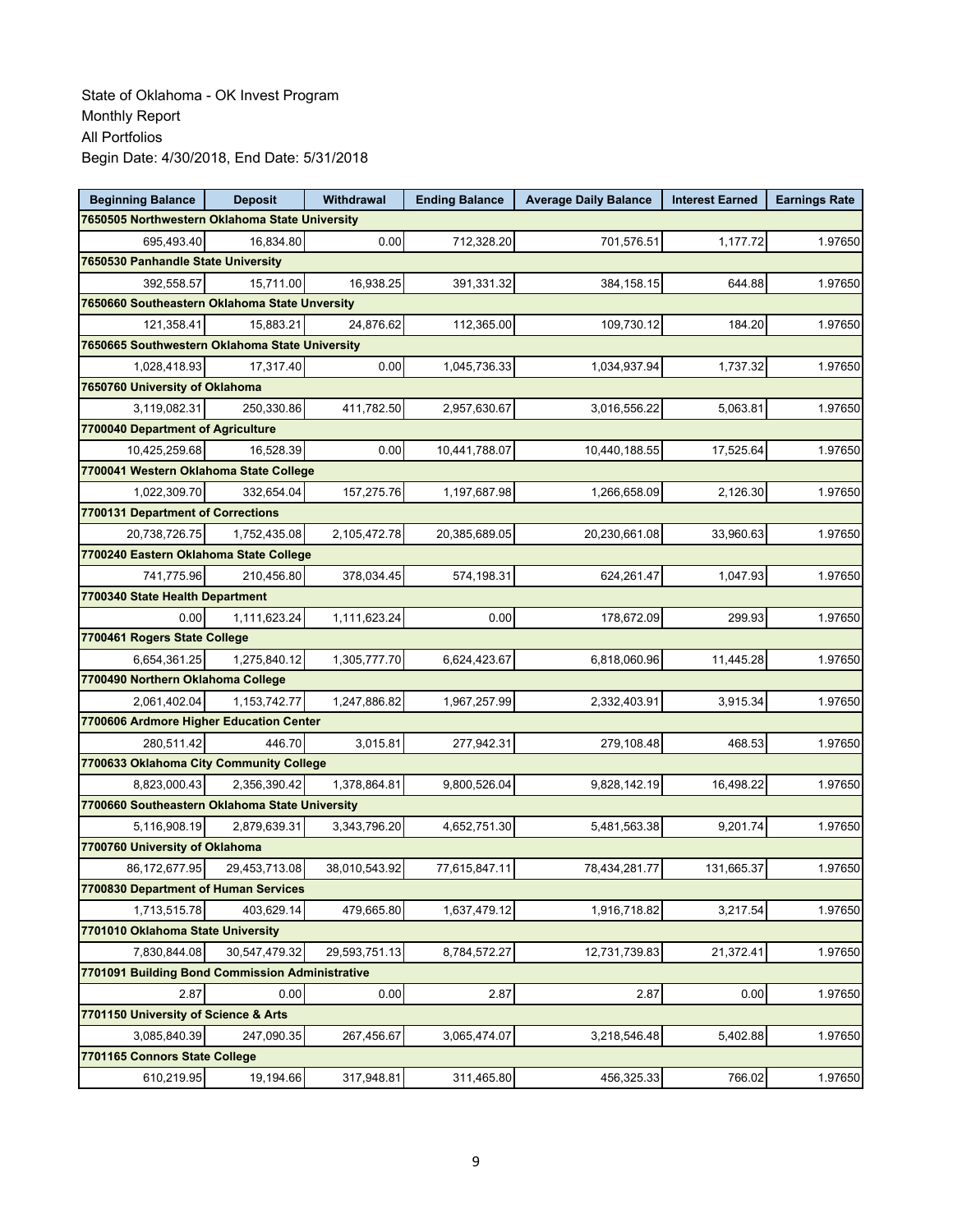| <b>Beginning Balance</b>                       | <b>Deposit</b> | Withdrawal    | <b>Ending Balance</b> | <b>Average Daily Balance</b> | <b>Interest Earned</b> | <b>Earnings Rate</b> |  |  |  |
|------------------------------------------------|----------------|---------------|-----------------------|------------------------------|------------------------|----------------------|--|--|--|
| 7701400 Office of Juvenile Affairs             |                |               |                       |                              |                        |                      |  |  |  |
| 277,397.18                                     | 13,954.06      | 50,221.89     | 241,129.35            | 254,046.94                   | 426.46                 | 1.97650              |  |  |  |
| 7701480 Northeasten Oklahoma A&M College       |                |               |                       |                              |                        |                      |  |  |  |
| 1,860,737.07                                   | 1,472.25       | 584,137.27    | 1,278,072.05          | 1,515,680.59                 | 2,544.33               | 1.97650              |  |  |  |
| 7701605 Regents for Higher Education           |                |               |                       |                              |                        |                      |  |  |  |
| 37, 155, 335.63                                | 862,606.14     | 1,239,622.26  | 36,778,319.51         | 36,443,985.30                | 61,177.47              | 1.97650              |  |  |  |
| 7701650 Department of Veteran Affairs          |                |               |                       |                              |                        |                      |  |  |  |
| 317,461.59                                     | 20,025.41      | 61,256.94     | 276,230.06            | 286,797.77                   | 481.44                 | 1.97650              |  |  |  |
| 7701770 OUHSC                                  |                |               |                       |                              |                        |                      |  |  |  |
| 406, 183, 584. 22                              | 51,487,280.53  | 47,923,178.77 | 409,747,685.98        | 404,676,134.78               | 679,318.19             | 1.97650              |  |  |  |
| 7701805 Department of Rehabilitation Services  |                |               |                       |                              |                        |                      |  |  |  |
| 183,150.05                                     | 9,042.21       | 17,164.32     | 175,027.94            | 178,326.58                   | 299.35                 | 1.97650              |  |  |  |
| 7701865 Workers Compensation Commission        |                |               |                       |                              |                        |                      |  |  |  |
| 7,084,932.25                                   | 11,247.09      | 9,940.84      | 7,086,238.50          | 7,089,303.54                 | 11,900.61              | 1.97650              |  |  |  |
| 7702120 University of Central Oklahoma         |                |               |                       |                              |                        |                      |  |  |  |
| 31,739,787.03                                  | 5,418,095.00   | 5,379,152.16  | 31,778,729.87         | 30,815,468.97                | 51,729.04              | 1.97650              |  |  |  |
| 7702650 Department of Veteran Affairs          |                |               |                       |                              |                        |                      |  |  |  |
| 304,609.23                                     | 58,979.80      | 73,169.96     | 290,419.07            | 300,954.41                   | 505.20                 | 1.97650              |  |  |  |
| 7703650 Department of Veteran Affairs          |                |               |                       |                              |                        |                      |  |  |  |
| 360,262.22                                     | 139,833.07     | 128,321.31    | 371,773.98            | 383,835.16                   | 644.33                 | 1.97650              |  |  |  |
| 7704650 Department of Veteran Affairs          |                |               |                       |                              |                        |                      |  |  |  |
| 502,419.75                                     | 107,130.86     | 116,154.52    | 493,396.09            | 512,356.11                   | 860.08                 | 1.97650              |  |  |  |
| 7704865 Workers Compensation Commission        |                |               |                       |                              |                        |                      |  |  |  |
| 28,571.40                                      | 1,045.30       | 0.00          | 29,616.70             | 29,160.70                    | 48.95                  | 1.97650              |  |  |  |
| 7705505 Northwestern Oklahoma State University |                |               |                       |                              |                        |                      |  |  |  |
| 1,511,537.31                                   | 339,806.46     | 495,035.69    | 1,356,308.08          | 1,462,291.23                 | 2,454.71               | 1.97650              |  |  |  |
| 7705650 Department of Veteran Affairs          |                |               |                       |                              |                        |                      |  |  |  |
| 177,545.86                                     | 85,623.06      | 81,260.37     | 181,908.55            | 189,661.01                   | 318.38                 | 1.97650              |  |  |  |
| 7705675 Self Insurance Guaranty Fund           |                |               |                       |                              |                        |                      |  |  |  |
| 1,552,714.49                                   | 2,468.03       | 12,742.39     | 1,542,440.13          | 1,547,179.14                 | 2,597.21               | 1.97650              |  |  |  |
| 7705865 Workers Compensation Commission        |                |               |                       |                              |                        |                      |  |  |  |
| 13,227.77                                      | 20.95          | 0.00          | 13,248.72             | 13,246.69                    | 22.24                  | 1.97650              |  |  |  |
| 7706452 CMHC, Rep payee account                |                |               |                       |                              |                        |                      |  |  |  |
| 17.97                                          | 7,135.98       | 3,561.61      | 3,592.34              | 5,072.21                     | 8.51                   | 1.97650              |  |  |  |
| 7706650 Department of Veteran Affairs          |                |               |                       |                              |                        |                      |  |  |  |
| 85,732.25                                      | 56.638.97      | 58,024.83     | 84,346.39             | 92,348.59                    | 155.02                 | 1.97650              |  |  |  |
| 7706750 Tulsa Community College                |                |               |                       |                              |                        |                      |  |  |  |
| 41,016.56                                      | 2,224,467.43   | 363,467.85    | 1,902,016.14          | 1,019,967.70                 | 1,712.19               | 1.97650              |  |  |  |
| 7706865 OK Workers Comp Commission             |                |               |                       |                              |                        |                      |  |  |  |
| 321,234.12                                     | 509.31         | 0.00          | 321,743.43            | 321,694.14                   | 540.02                 | 1.97650              |  |  |  |
| 7707452 CMHC, Rep payee account                |                |               |                       |                              |                        |                      |  |  |  |
| 69,590.72                                      | 34,445.95      | 43,412.22     | 60,624.45             | 84,542.50                    | 141.92                 | 1.97650              |  |  |  |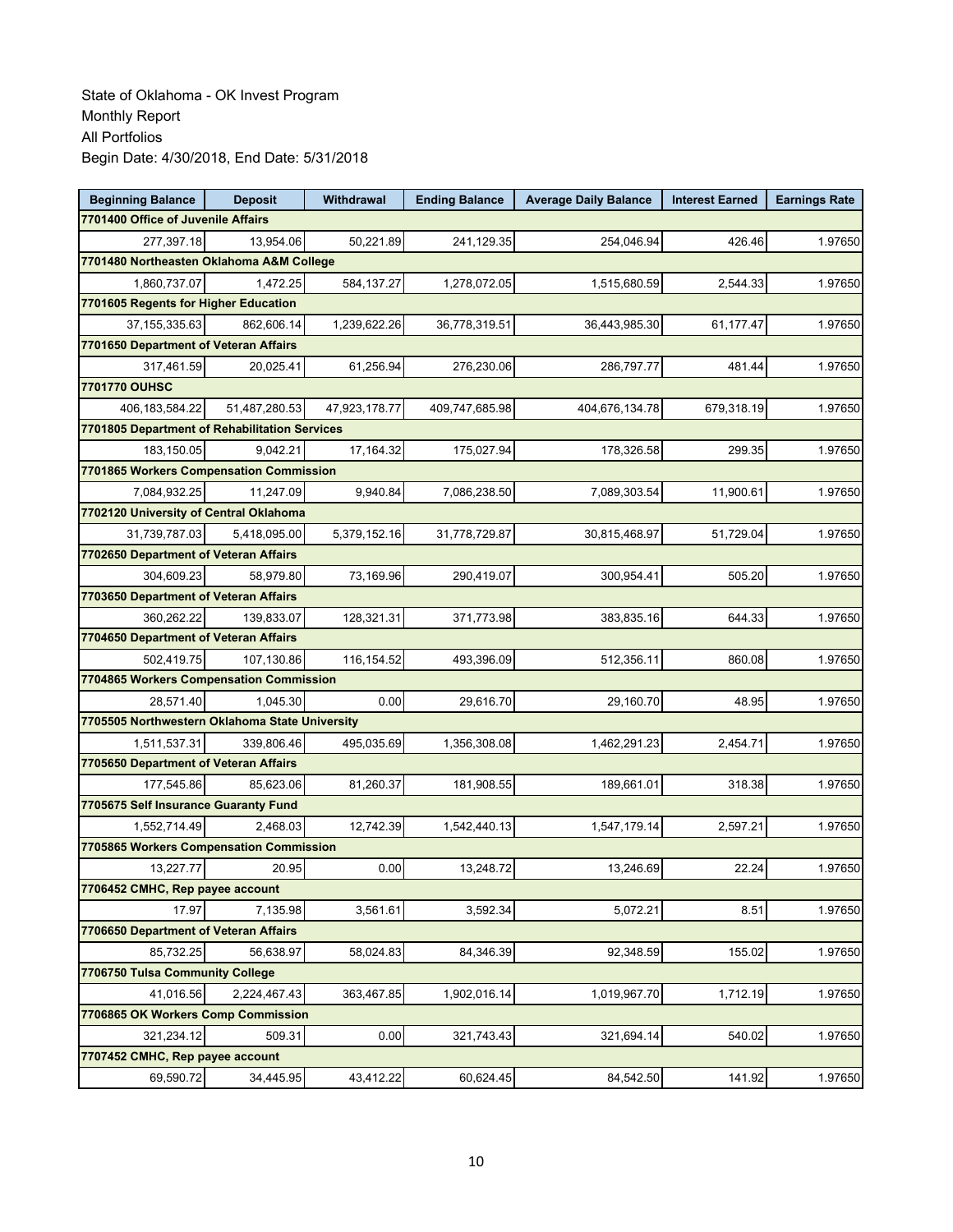| <b>Beginning Balance</b>                     | <b>Deposit</b> | Withdrawal   | <b>Ending Balance</b> | <b>Average Daily Balance</b> | <b>Interest Earned</b> | <b>Earnings Rate</b> |  |  |
|----------------------------------------------|----------------|--------------|-----------------------|------------------------------|------------------------|----------------------|--|--|
| 7707605 Regents for Higher Education         |                |              |                       |                              |                        |                      |  |  |
| 1,468,200.67                                 | 8,018,917.04   | 2,769,274.97 | 6,717,842.74          | 6,157,703.34                 | 10,336.76              | 1.97650              |  |  |
| 7707650 Department of Veteran Affairs        |                |              |                       |                              |                        |                      |  |  |
| 270,681.30                                   | 25,778.38      | 51,591.40    | 244,868.28            | 260,468.53                   | 437.24                 | 1.97650              |  |  |
| 7707865 OK Workers Comp Commission           |                |              |                       |                              |                        |                      |  |  |
| 70,440.59                                    | 111.68         | 0.00         | 70,552.27             | 70,541.46                    | 118.42                 | 1.97650              |  |  |
| 7708108 Carl Albert State College            |                |              |                       |                              |                        |                      |  |  |
| 5,762,529.07                                 | 272,114.06     | 598,702.77   | 5,435,940.36          | 5,478,387.60                 | 9,196.41               | 1.97650              |  |  |
| 7708605 Regents for Higher Education         |                |              |                       |                              |                        |                      |  |  |
| 10,406.13                                    | 22.52          | 4,558.33     | 5,870.32              | 10,132.38                    | 17.01                  | 1.97650              |  |  |
| 7709605 Regents for Higher Education         |                |              |                       |                              |                        |                      |  |  |
| 63,781.37                                    | 458,635.55     | 521,550.00   | 866.92                | 278,455.61                   | 467.44                 | 1.97650              |  |  |
| 7710350 Oklahoma Historical Society          |                |              |                       |                              |                        |                      |  |  |
| 1,211,536.08                                 | 1,920.87       | 0.00         | 1,213,456.95          | 1,213,271.06                 | 2,036.68               | 1.97650              |  |  |
| 7710452 Oklahoma Department of Mental Health |                |              |                       |                              |                        |                      |  |  |
| 926,223.84                                   | 2.858.97       | 19,371.38    | 909,711.43            | 914,383.74                   | 1,534.95               | 1.97650              |  |  |
| 7710605 Regents for Higher Education         |                |              |                       |                              |                        |                      |  |  |
| 1,707,872.66                                 | 92,480.38      | 0.00         | 1,800,353.04          | 1,759,431.78                 | 2,953.51               | 1.97650              |  |  |
| 7711185 Corporation Commission               |                |              |                       |                              |                        |                      |  |  |
| 72,622,102.54                                | 580,776.26     | 2,113,302.09 | 71,089,576.71         | 71,208,605.98                | 119,535.84             | 1.97650              |  |  |
| 7711420 Langston University                  |                |              |                       |                              |                        |                      |  |  |
| 16,284,820.39                                | 335.00         | 1,105,361.00 | 15, 179, 794. 39      | 15,984,334.71                | 26,832.44              | 1.97650              |  |  |
| 7711452 Griffin Memorial Hospital Rep Payee  |                |              |                       |                              |                        |                      |  |  |
| 41,376.55                                    | 1,041.26       | 4,404.18     | 38,013.63             | 38,977.06                    | 65.43                  | 1.97650              |  |  |
| 7711605 Regents for Higher Education         |                |              |                       |                              |                        |                      |  |  |
| 787,389.48                                   | 1,248.39       | 0.00         | 788,637.87            | 788,517.06                   | 1,323.66               | 1.97650              |  |  |
| 7712605 Regents for Higher Education         |                |              |                       |                              |                        |                      |  |  |
| 151,427.84                                   | 239.95         | 0.00         | 151,667.79            | 151,644.57                   | 254.56                 | 1.97650              |  |  |
| 7713605 Regents for Higher Education         |                |              |                       |                              |                        |                      |  |  |
| 1,789,388.60                                 | 2,874.07       | 1,000,000.00 | 792,262.67            | 1,695,210.34                 | 2,845.70               | 1.97650              |  |  |
| 7714605 Regents for Higher Education         |                |              |                       |                              |                        |                      |  |  |
| 12,339,525.28                                | 552,989.12     | 994,409.00   | 11,898,105.40         | 11,711,360.16                | 19,659.52              | 1.97650              |  |  |
| 7715605 Regents for Higher Education         |                |              |                       |                              |                        |                      |  |  |
| 460,445.58                                   | 730.03         | 0.00         | 461,175.61            | 461,104.96                   | 774.04                 | 1.97650              |  |  |
| 7718605 Regents for Higher Education         |                |              |                       |                              |                        |                      |  |  |
| 7,059,482.59                                 | 350,314.51     | 2,828,933.34 | 4,580,863.76          | 5,976,379.23                 | 10,032.38              | 1.97650              |  |  |
| 7719605 Regents for Higher Education         |                |              |                       |                              |                        |                      |  |  |
| 34.399.85                                    | 94.52          | 0.00         | 34,494.37             | 34,478.77                    | 57.88                  | 1.97650              |  |  |
| 7723623 Seminole State College               |                |              |                       |                              |                        |                      |  |  |
| 480,750.27                                   | 509,625.47     | 435,146.01   | 555,229.73            | 452,823.72                   | 760.14                 | 1.97650              |  |  |
| 7725100 Cameron University                   |                |              |                       |                              |                        |                      |  |  |
| 3,715,486.59                                 | 122,335.14     | 434,180.16   | 3,403,641.57          | 3,625,420.69                 | 6,085.89               | 1.97650              |  |  |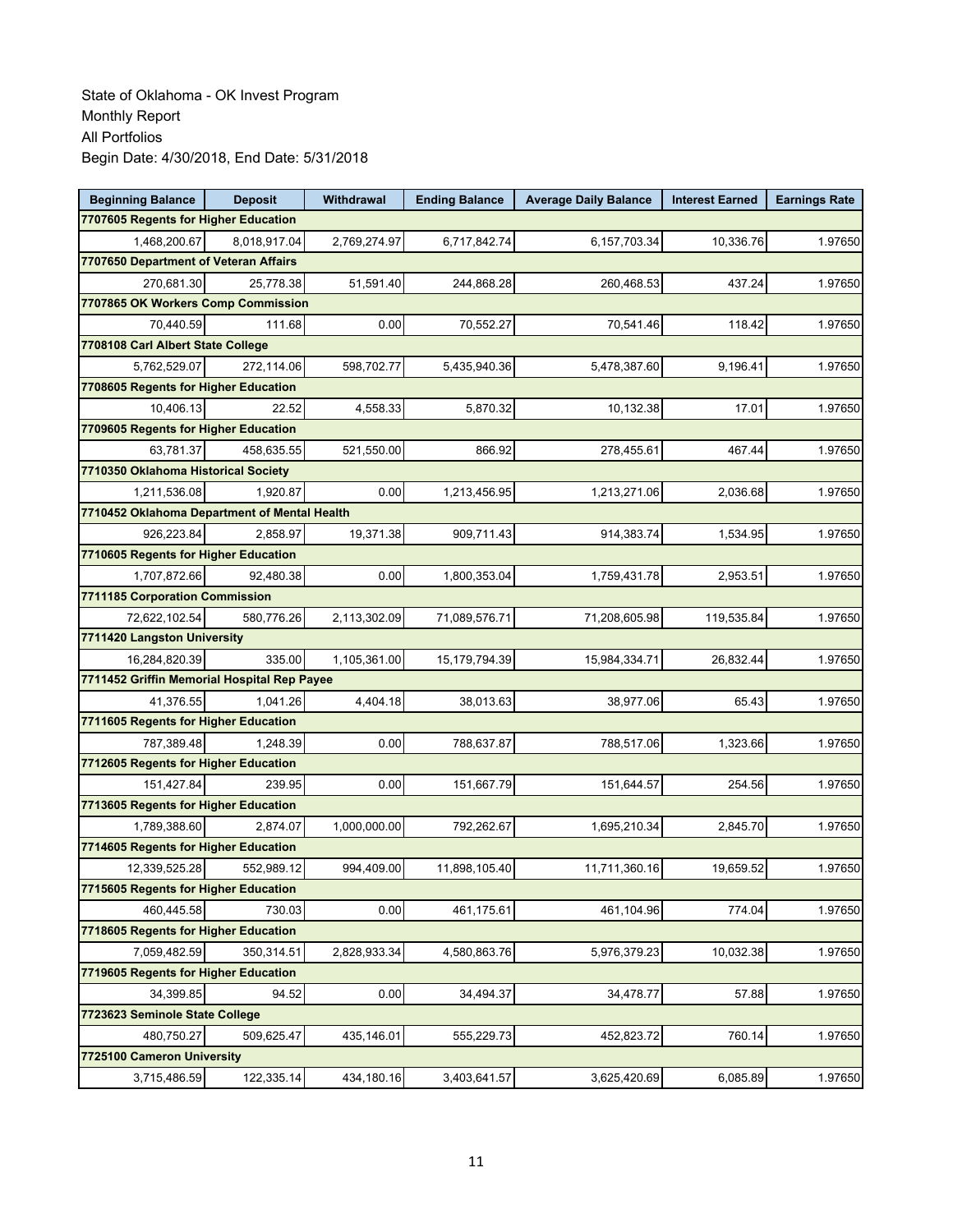| <b>Beginning Balance</b>                       | <b>Deposit</b> | Withdrawal   | <b>Ending Balance</b> | <b>Average Daily Balance</b> | <b>Interest Earned</b> | <b>Earnings Rate</b> |
|------------------------------------------------|----------------|--------------|-----------------------|------------------------------|------------------------|----------------------|
| 7730230 East Central University                |                |              |                       |                              |                        |                      |
| 9,815,121.39                                   | 431,457.58     | 920,853.17   | 9,325,725.80          | 9,590,274.76                 | 16,098.92              | 1.97650              |
| 7730830 Department of Human Services           |                |              |                       |                              |                        |                      |
| 161,575.68                                     | 9,456.68       | 0.00         | 171,032.36            | 167,985.27                   | 281.99                 | 1.97650              |
| 7740605 Regents for Higher Education           |                |              |                       |                              |                        |                      |
| 13,185,662.63                                  | 9,136,638.16   | 6,505,613.39 | 15,816,687.40         | 12,674,367.43                | 21,276.10              | 1.97650              |
| 7741241 Redlands Community College             |                |              |                       |                              |                        |                      |
| 989,336.35                                     | 136,863.77     | 316,699.71   | 809,500.41            | 827,996.29                   | 1,389.93               | 1.97650              |
| 7745605 Regents for Higher Education           |                |              |                       |                              |                        |                      |
| 238,720.49                                     | 189,677.62     | 0.00         | 428,398.11            | 342,832.21                   | 575.50                 | 1.97650              |
| 7747470 Murray State College                   |                |              |                       |                              |                        |                      |
| 3,490,603.22                                   | 4,913.79       | 527,627.19   | 2,967,889.82          | 3,209,897.07                 | 5,388.36               | 1.97650              |
| 7750350 Oklahoma Historical Society            |                |              |                       |                              |                        |                      |
| 809,635.28                                     | 1,299.88       | 35,752.18    | 775,182.98            | 794,693.54                   | 1,334.03               | 1.97650              |
| 7750531 Rose State College                     |                |              |                       |                              |                        |                      |
| 12,639,340.54                                  | 359,618.17     | 266,962.20   | 12,731,996.51         | 12,785,245.82                | 21,462.22              | 1.97650              |
| 7751485 Northeastern State University          |                |              |                       |                              |                        |                      |
| 14,450,280.31                                  | 2,634,891.53   | 1,859,588.42 | 15,225,583.42         | 14,753,339.56                | 24,766.01              | 1.97650              |
| 7752485 Northeastern State University          |                |              |                       |                              |                        |                      |
| 2,517,935.42                                   | 3,993.42       | 54,765.22    | 2,467,163.62          | 2,515,098.82                 | 4,222.02               | 1.97650              |
| 7765665 Southwestern Oklahoma State University |                |              |                       |                              |                        |                      |
| 9,178,827.70                                   | 770,076.86     | 1,288,952.26 | 8,659,952.30          | 8,501,643.68                 | 14,271.46              | 1.97650              |
| 7790041 Western Oklahoma State University      |                |              |                       |                              |                        |                      |
| 18,603.47                                      | 103,610.32     | 54,815.64    | 67,398.15             | 41,210.25                    | 69.18                  | 1.97650              |
| 7790120 University of Central Oklahoma         |                |              |                       |                              |                        |                      |
| 2,014,191.67                                   | 27,041.92      | 1,108,711.69 | 932,521.90            | 1,389,477.64                 | 2,332.48               | 1.97650              |
| 7790230 East Central University                |                |              |                       |                              |                        |                      |
| 82,638.39                                      | 547,900.14     | 228,066.65   | 402,471.88            | 271,728.10                   | 456.14                 | 1.97650              |
| 7790241 Redlands Community College             |                |              |                       |                              |                        |                      |
| 103,007.33                                     | 1,928.58       | 63,363.99    | 41,571.92             | 71,408.22                    | 119.87                 | 1.97650              |
| 7790470 Murray State College                   |                |              |                       |                              |                        |                      |
| 26,037.98                                      | 102,052.78     | 117,171.05   | 10,919.71             | 59,121.54                    | 99.25                  | 1.97650              |
| 7790485 Northeastern State University          |                |              |                       |                              |                        |                      |
| 1,276,558.79                                   | 625,573.96     | 724,839.08   | 1,177,293.67          | 1,062,580.53                 | 1,783.72               | 1.97650              |
| 7790490 Northern Oklahoma College              |                |              |                       |                              |                        |                      |
| 527,319.83                                     | 208,687.15     | 185,493.94   | 550,513.04            | 580,951.93                   | 975.23                 | 1.97650              |
| 7790660 Southeastern State University          |                |              |                       |                              |                        |                      |
| 283,788.78                                     | 6,596.25       | 317,986.00   | $-27,600.97$          | 114,794.57                   | 192.70                 | 1.97650              |
| 7790665 Southwestern Oklahoma State University |                |              |                       |                              |                        |                      |
| 352,254.01                                     | 638,852.69     | 348,992.92   | 642,113.78            | 494,532.79                   | 830.16                 | 1.97650              |
| 7805370 OIFA                                   |                |              |                       |                              |                        |                      |
| 14,584.03                                      | 23.12          | 0.00         | 14,607.15             | 14,604.91                    | 24.52                  | 1.97650              |